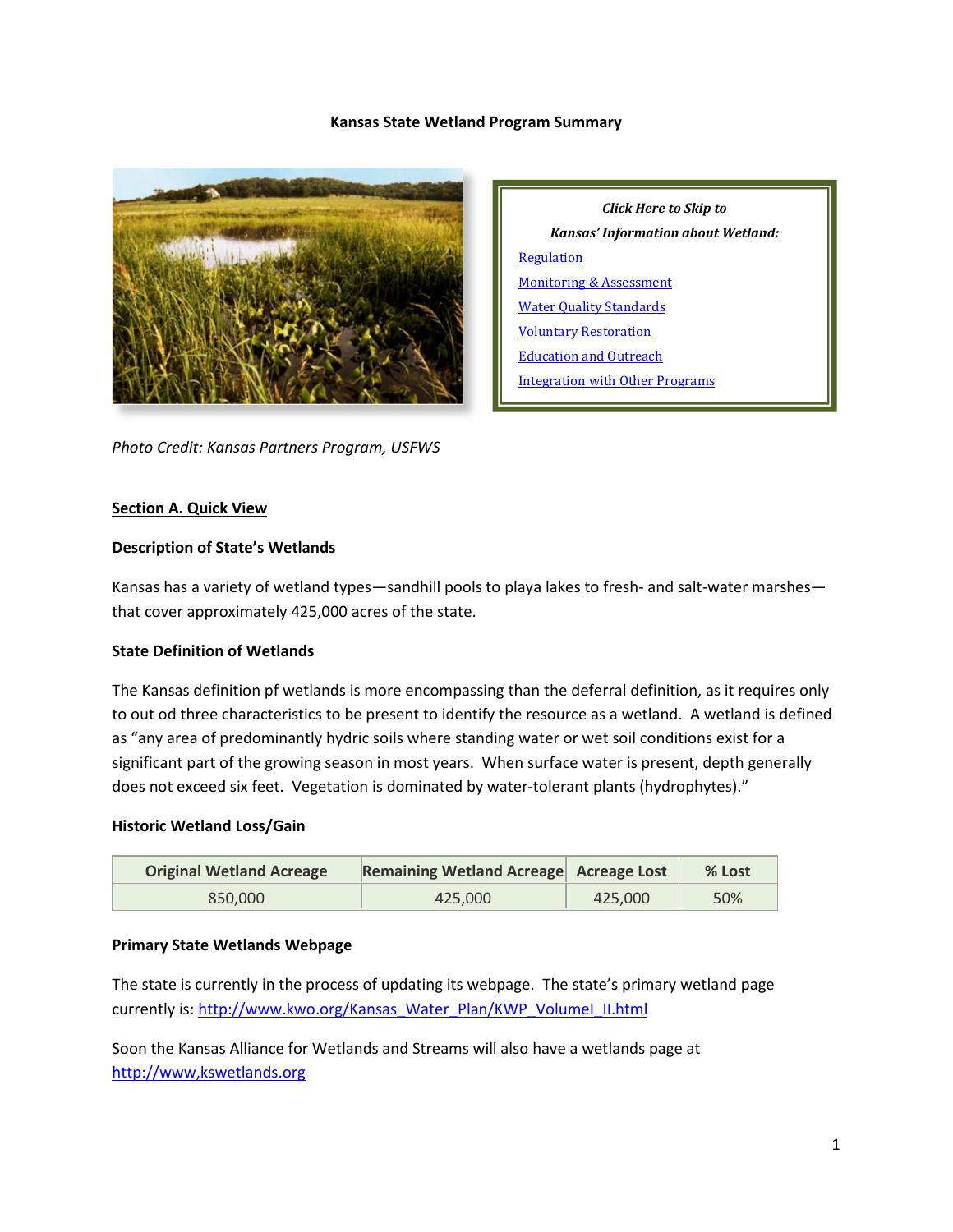## **State Wetland Program Plan**

The Kansas State Wetland Program Plan (2011-2017) can be downloaded from <http://water.epa.gov/type/wetlands/upload/ks-wpp-2013.pdf>

This plan will be updated in 2017 on its fiver-year plan cycle.

#### **Riparian Protection Subsection of the Kansas Water Plan**

[http://www.kwo.org/Kansas\\_Water\\_Plan/KWP\\_Docs/VolumeII/Rpt\\_Text\\_KWP\\_2009\\_WetlandRiparian.](http://www.kwo.org/Kansas_Water_Plan/KWP_Docs/VolumeII/Rpt_Text_KWP_2009_WetlandRiparian.pdf) [pdf](http://www.kwo.org/Kansas_Water_Plan/KWP_Docs/VolumeII/Rpt_Text_KWP_2009_WetlandRiparian.pdf)

### **State Resources for Wetland Work**

| <b>State</b><br><b>Name</b> | Core element #1:<br><b>Regulation</b> | <b>Core Element #2:</b><br><b>Monitoring and</b><br><b>Assessment</b> | <b>Core Element #3:</b><br><b>Wetland Water</b><br><b>Quality Standards</b> | <b>Core Element #4:</b><br><b>Voluntary</b><br>Wetland<br><b>Restoration</b> |
|-----------------------------|---------------------------------------|-----------------------------------------------------------------------|-----------------------------------------------------------------------------|------------------------------------------------------------------------------|
| <b>Agency</b>               | <b>KDWPT</b>                          | <b>KDHE</b>                                                           | <b>KDHE</b>                                                                 | Division of                                                                  |
|                             |                                       |                                                                       |                                                                             | Conservation                                                                 |
| Source(s)                   | Information                           | Information                                                           | Information                                                                 | Information                                                                  |
|                             | unavailable                           | unavailable                                                           | unavailable                                                                 | unavailable                                                                  |
| Amount                      | Information                           | Information                                                           | Information                                                                 | Information                                                                  |
|                             | unavailable                           | unavailable                                                           | unavailable                                                                 | unavailable                                                                  |
| <b>Staffing</b>             | 0.10 FTE                              | 0.2 FTE (in the Lake                                                  | 0.05 FTE (Surface                                                           | 0.75 FTE                                                                     |
|                             |                                       | Program; hard to                                                      | water standards                                                             |                                                                              |
|                             |                                       | discern what % is                                                     | include wetlands)                                                           |                                                                              |
|                             |                                       | wetlands $-$                                                          |                                                                             |                                                                              |
|                             |                                       | Approximately 10%)                                                    |                                                                             |                                                                              |

### **State Permitting Fees**

| <b>State Permitting Fee</b> | <b>State Name</b>                                 |
|-----------------------------|---------------------------------------------------|
| Yes/No                      | <b>YES</b>                                        |
| Amount (range)              | Range of fees; ~\$100/permit                      |
| Agency                      | Dept. of Agriculture, Division of Water Resources |

#### **Innovative Features**

- Kansas conducts both high quality watershed planning and floodplain riparian work addressing floodplain connectivity and potential for riparian vegetation.
- Kansas has developed the **Topographic Wetland Identification Process (TWIP),** a landscape level LiDAR based tool that identifies potential areas for wetland protection, restoration and enhancement. We plan to continue acquisition of LiDAR statewide and to use the TWIP to enhance and target our exiting wetland programs on a watershed scale to accomplish broad wetland conservation while restoring and protecting our priority watersheds across the state.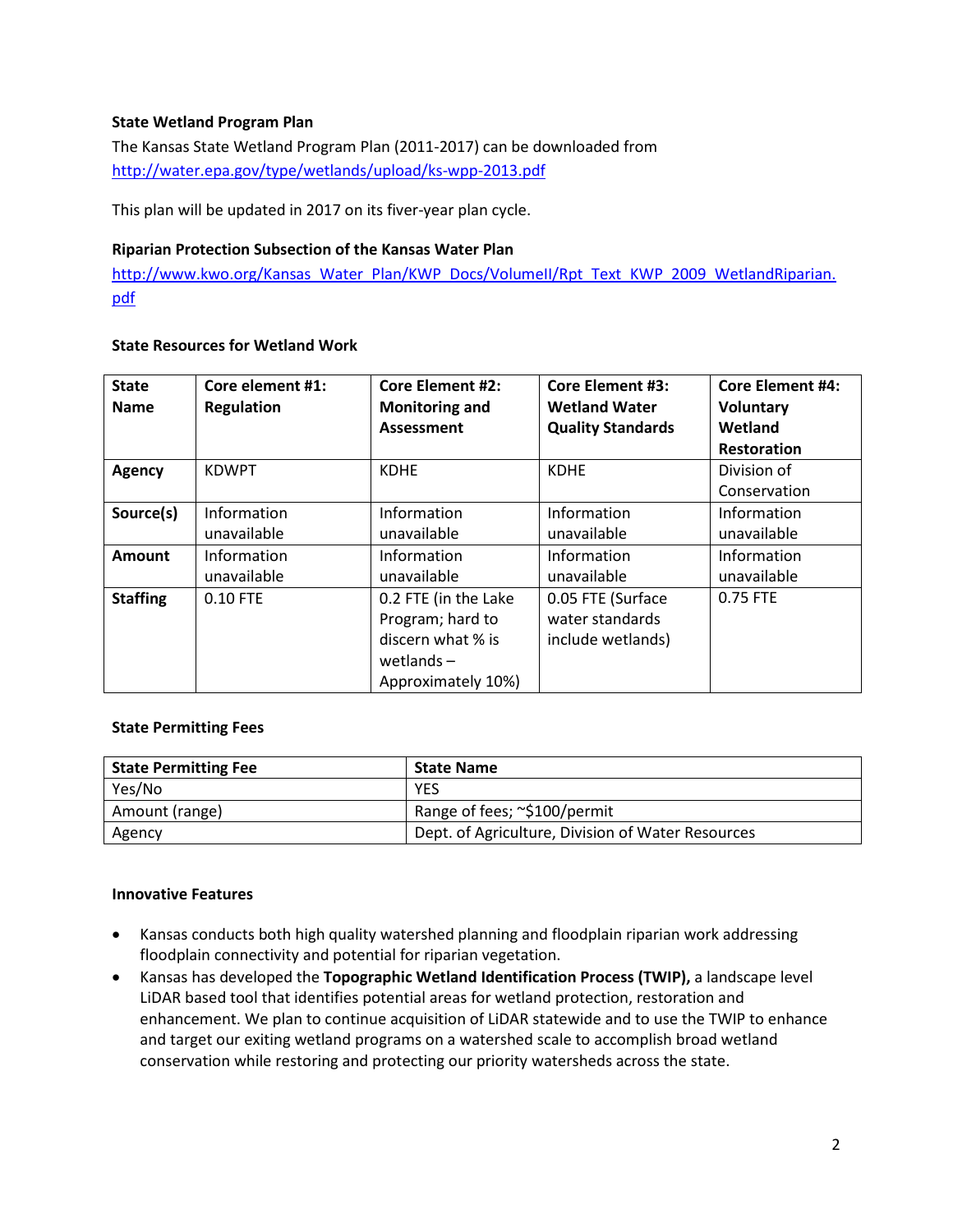- Crop Consultants Incentive Program works to identify landowners wanting to put their wetlands into easement or other arrangement. If they find a landowner who wants to participate, the consultant gets a \$500 bonus.
- State supports the **Playa Lakes Joint Venture** and their development of Decision Support Systems

### **Models and Templates**

• **Biosurveys** to research restoration options for landowner land, allowing ongoing activities to include new restoration efforts (overlap with targeted supports).

## <span id="page-2-0"></span>**Section B. Regulation**

## **How are Wetlands Regulated in the State?**

Much of Kansas' work relies on collaborative, multi-agency approach, rather than one centralized program. The state's wetland regulatory efforts include §401 water quality certifications and the Kansas Department of Agriculture's permits for fill and stream obstructions in floodplains. The Kansas Department of Wildlife, Parks and Tourism oversees Threatened and Endangered species impacts in wetland and riparian areas when development activities are proposed. In addition, various state agencies play active non-regulatory roles in protecting and restoring wetlands.

The Kansas Water Office is designated by the governor of the state as the coordinating agency for wetland programs. Six state agencies have substantial roles in wetland protection, restoration, research and monitoring. These agencies and their primary role(s) are:

- *Kansas Water Office* (KWO) Coordinates programs and establishes policy on wetland resources. KWO works cooperatively with federal agencies to improve effectiveness of federal wetland regulatory programs through participation on the 404 Interagency Coordination Team.
- *Kansas Department of Wildlife Parks and Tourism* (KDWPT) Responsible for management of state owned wetlands and the acquisition of additional wetlands to be held in public trust. KDWPT manages the threatened and endangered species program for the state, including wetland issues. It is a member of Interagency Review Team and collects data on stream systems.
- *Kansas Department of Health and Environment* (KDHE) Manages the water quality monitoring network that includes wetlands and provides reports on status and trends annually. KDHE oversees financial assistance programs to protect, enhance and restore wetlands associated with Watershed Restoration and Protection Strategy (WRAPS) programs and is responsible for 401 certifications for proposed impacts to wetlands during land alteration activities. KDHE is a member of Interagency Review Team.
- *Kansas Department of Agriculture*
	- o *Division of Conservation (DoC)* administers financial and technical assistance programs to improve, protect, enhance and restore wetlands.
	- o *Division of Water Resources (DWR) r*egulates dams, stream modifications, levees and floodplain fills for the protection of life, property and public safety. DWR also provides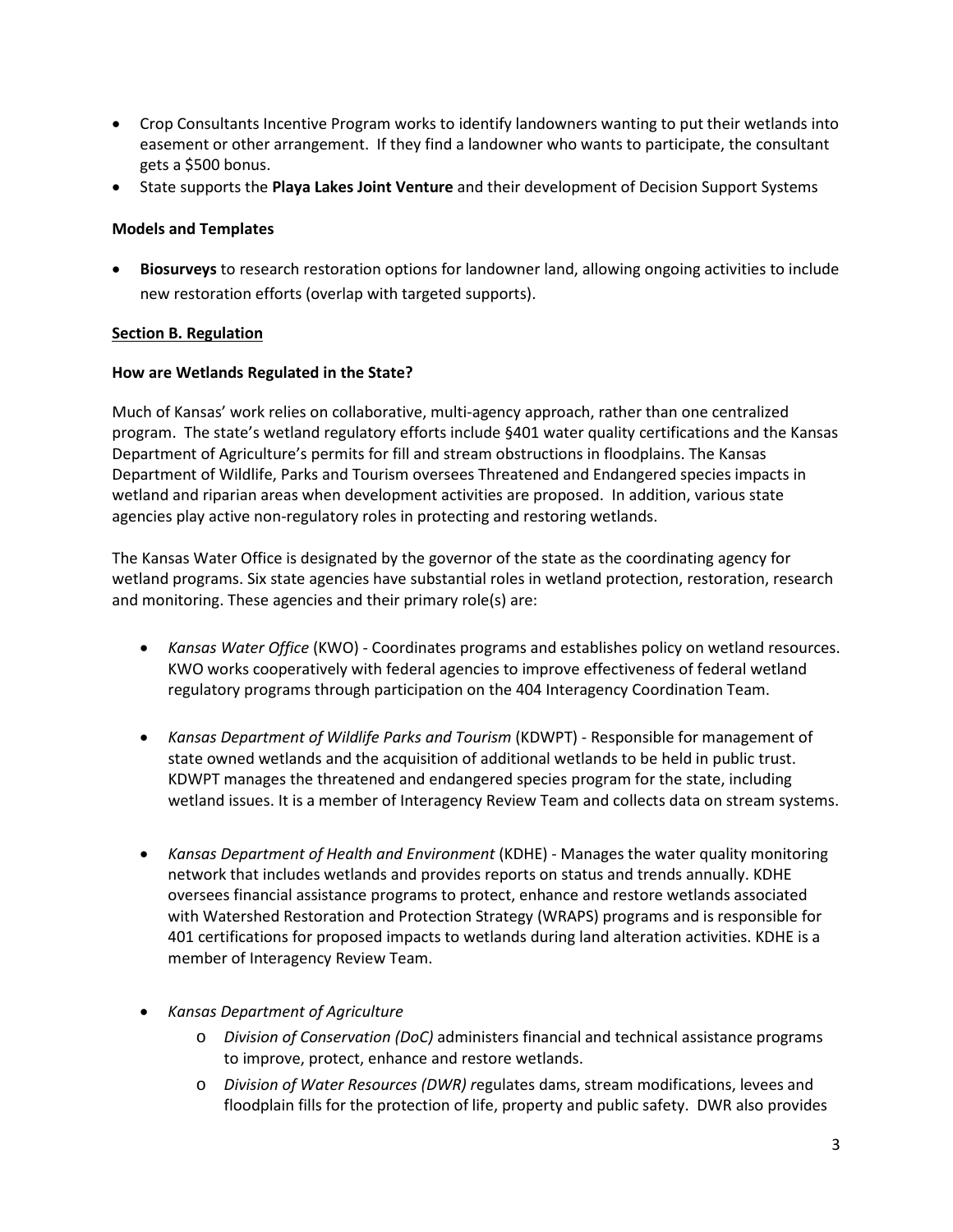technical assistance and coordination to local communities participating in the National Flood Insurance Program.

• *Kansas Biological Survey* (KBS) - Performs wetland research and assessment including special projects across EPA Region 7. Maintains database of findings.

## **Wetland Delineation**

| <b>Delineation Guidance</b> | Yes | No | <b>Detail</b> |
|-----------------------------|-----|----|---------------|
| Use State's Own Method      |     |    |               |
| Use Corps' 87 Manual and    |     |    |               |
| <b>Regional Supplement</b>  |     |    |               |
| Other (Please describe)     |     |    |               |

#### **Evaluation Methodology**

Kansas utilizes the WET methodology by Paul Adams to do assessments. Kansas would like to develop their own state-specific functional assessment, but this process has not been started at this time. The state's "Wetland Evaluation Technique" is wildlife-focused and viewed by wetland staff as inadequate.

### **Exempted Activities**

State exemptions mirror federal exemptions.

### **Special Provisions for Agriculture and Forestry**

State provisions mirror federal exemptions.

#### **Penalties and Enforcement**

Kansas has not adopted specific compliance or enforcement laws or regulations for wetlands. Wetlands enforcement actions come under the purview of water quality standard violations. The state is authorized to issue abatement or corrective action orders, injunctions, and civil penalties of not more than \$10,000 per violation each day the water quality violation occurs. Violations for §404/§401 permits fall under the jurisdiction of the Corps; however, the Corps can request that the KDHE take enforcement actions.

### **Permit Tracking**

The KDHE uses an informal database for tracking §401 certifications. The Corps also sends the KDHE annual summaries of the NWPs and §404 permits it has issued upon request. The KDHE also is beginning to utilize GIS to assess impacts from projects on a watershed scale.

#### **State General Permit (statewide vs. regional coverage)**

| <b>Permit Coverage</b>          | Yes | No          | Detail (Type of Permit) |
|---------------------------------|-----|-------------|-------------------------|
| <b>Regional General Permit</b>  |     | Λ           |                         |
| <b>Statewide General Permit</b> |     | $\check{ }$ |                         |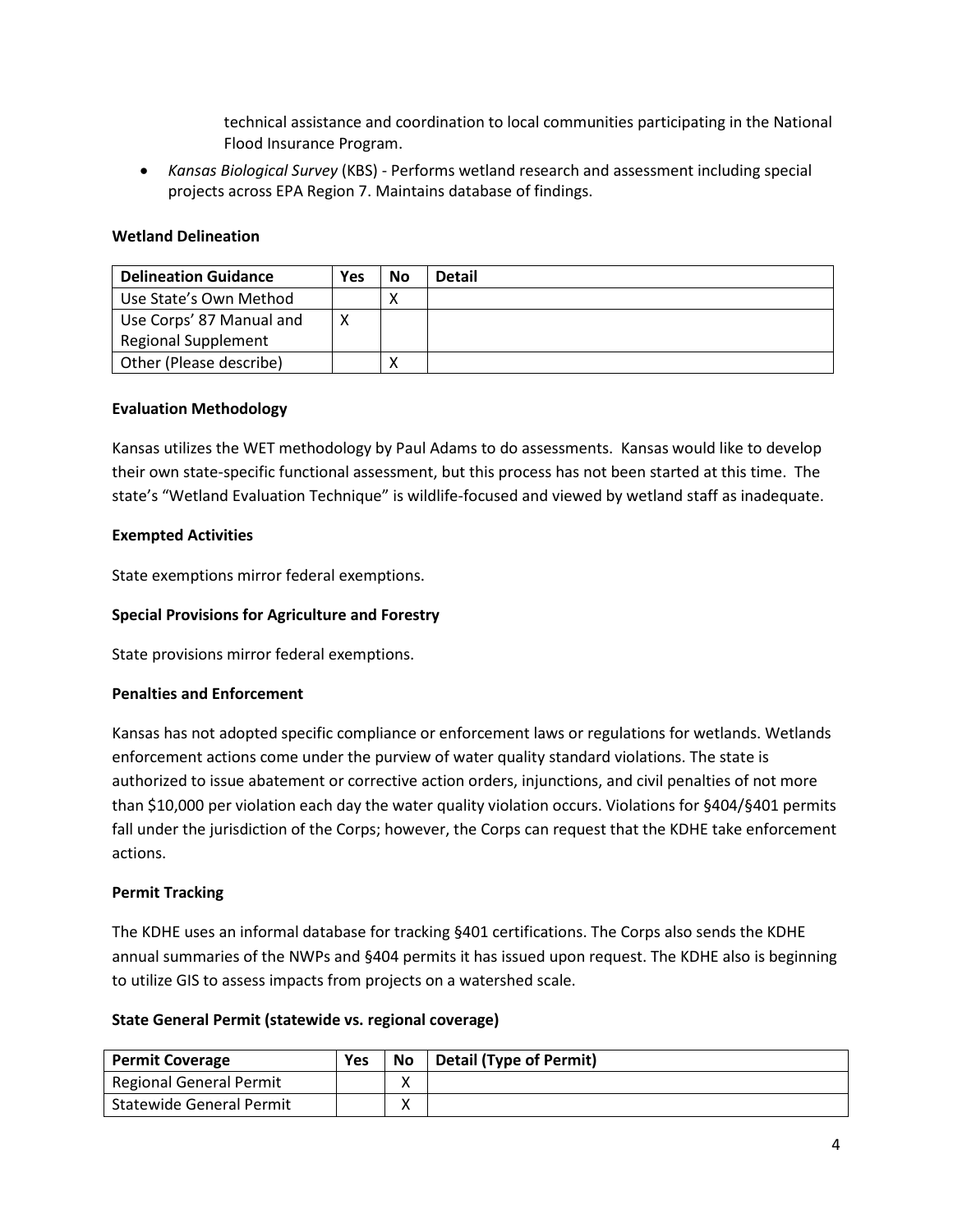### **Assumption of 404 Powers**

| <b>Assumption Status</b>         | <b>Yes</b> | <b>No</b> | <b>Detail</b> |
|----------------------------------|------------|-----------|---------------|
| Assumed                          |            |           |               |
| <b>Working Toward Assumption</b> |            |           |               |
| <b>Explored Assumption</b>       |            |           |               |

### **Joint permitting**

The state does not have joint permitting with the Corps. However, the state does have a joint noticing process with the Corps.

### **Special Area Management Plans and Advanced Identification Plans**

None.

### **Mitigation Policy**

The state has not adopted mitigation requirements for §401 certifications. The KDHE does recognize that some wetlands mitigation required by the Corps will enhance water quality restoration and protection. The KDHE also may provide recommendations to the Corps for mitigation to replace a natural water quality protection land feature, such as an oxbow adjacent to cropland that has natural pollutant removal characteristics.

### **Mitigation Database**

None.

### <span id="page-4-0"></span>**Section C. Monitoring and Assessment**

### **Agency Responsible for Wetland Monitoring and Assessment**

Kansas operates a formal monitoring program for publicly-owned and publicly accessible wetlands through the KDHE, Bureau of Water Lake and Wetland Monitoring Program. This program provides information on chemical, physical, and biological properties. Water bodies are visited by staff on a 3-5 year rotational schedule, and field measurements and subsequent laboratory analyses provide data on a large suite of physical, organic, inorganic, and biological parameters. The Bureau also operates various other monitoring programs including Stream Chemistry and Biological Monitoring Programs. Monitoring data is compared to both numeric and narrative WQS to determine compliance with the standards. Monitoring data also are used for developing 303(b) lists, Total Maximum Daily Loads (TMDL), and 305(b) reports. Additionally, data are used to characterize wetlands throughout the state. Because monitoring data is available online for the public, it also could be used for planning mitigation efforts. KDWPT does monitoring and assessment by basins. They are moving towards population-specific monitoring for sensitive species. The state also does wildlife assessment for mitigation sites (which may not continue in the future due to staffing needs).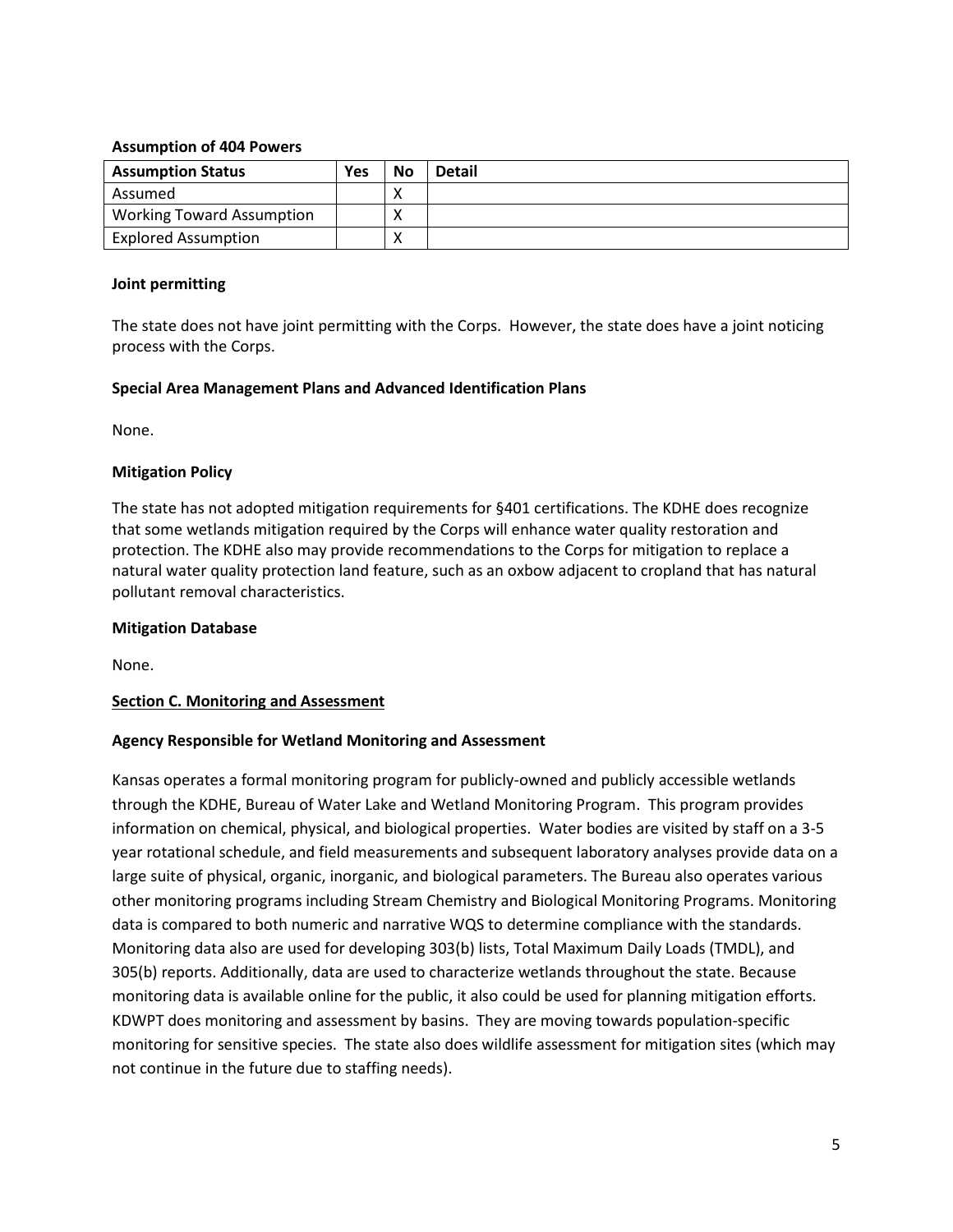## **Mapping/Inventory**

Kansas has developed the **Topographic Wetland Identification Process (TWIP),** a landscape level LiDAR based tool that identifies potential areas for wetland protection, restoration and enhancement. The state plans to continue acquisition of LiDAR statewide and to use the TWIP to enhance and target exiting wetland programs on a watershed scale to accomplish broad wetland conservation while restoring and protecting our priority watersheds across the state.

## **State Wetland Mapping Public Portal**

Data Access and Support Center (DASC) provides some access (TWIP information). Additionally, the state maintains a Surface Waters Registered List of all streams and lakes and correlates them with maps in PDF documents.

## **Wetland Classification and Assessment**

Kansas uses the WET Assessment Method.

## **Statewide Monitoring Plan**

The state has the *Kansas Water Quality Monitoring and Assessment Strategy* for 2011-2015: http://www.kdheks.gov/befs/download/2011 Kansas WQ monitoring and assessment strategy.pdf

## **Overall Wetland Gain and Loss Tracking System**

KWO is working with the Kansas Data Access and Support Center (DASC) to establish and implement a geospatial database to track historic wetland loss, new wetland gain, wetland compensation and other areas placed in permanent conservation. However, this site is not yet up and running, addressing pieces, but not yet comprehensive. In the long-run KWO plans to use this database to assess and evaluate progress.

### **Wetland Monitoring and Assessment Characteristics**

| Level       | None | ∟evel 1 | Level 2  | Level 3 |
|-------------|------|---------|----------|---------|
| Kansas<br>. |      |         | $\cdots$ |         |

Note: The state has only done level 1-3 monitoring for specific grant applications, but these have provided the state with valuable information.

| Type   | <b>None</b> | IBI              | Conditional                                         | Functional                                    |
|--------|-------------|------------------|-----------------------------------------------------|-----------------------------------------------|
| Kansas |             | Not for wetlands | Only through<br>participation in the<br><b>NWCA</b> | As needed on a<br>project-by-project<br>basis |

| Frequency | None | <b>Project Specific</b> | Ongoing            |
|-----------|------|-------------------------|--------------------|
| Kansas    |      |                         |                    |
|           |      | Primarily project-      | (Only for ongoing) |
|           |      | specific work           | water quality)     |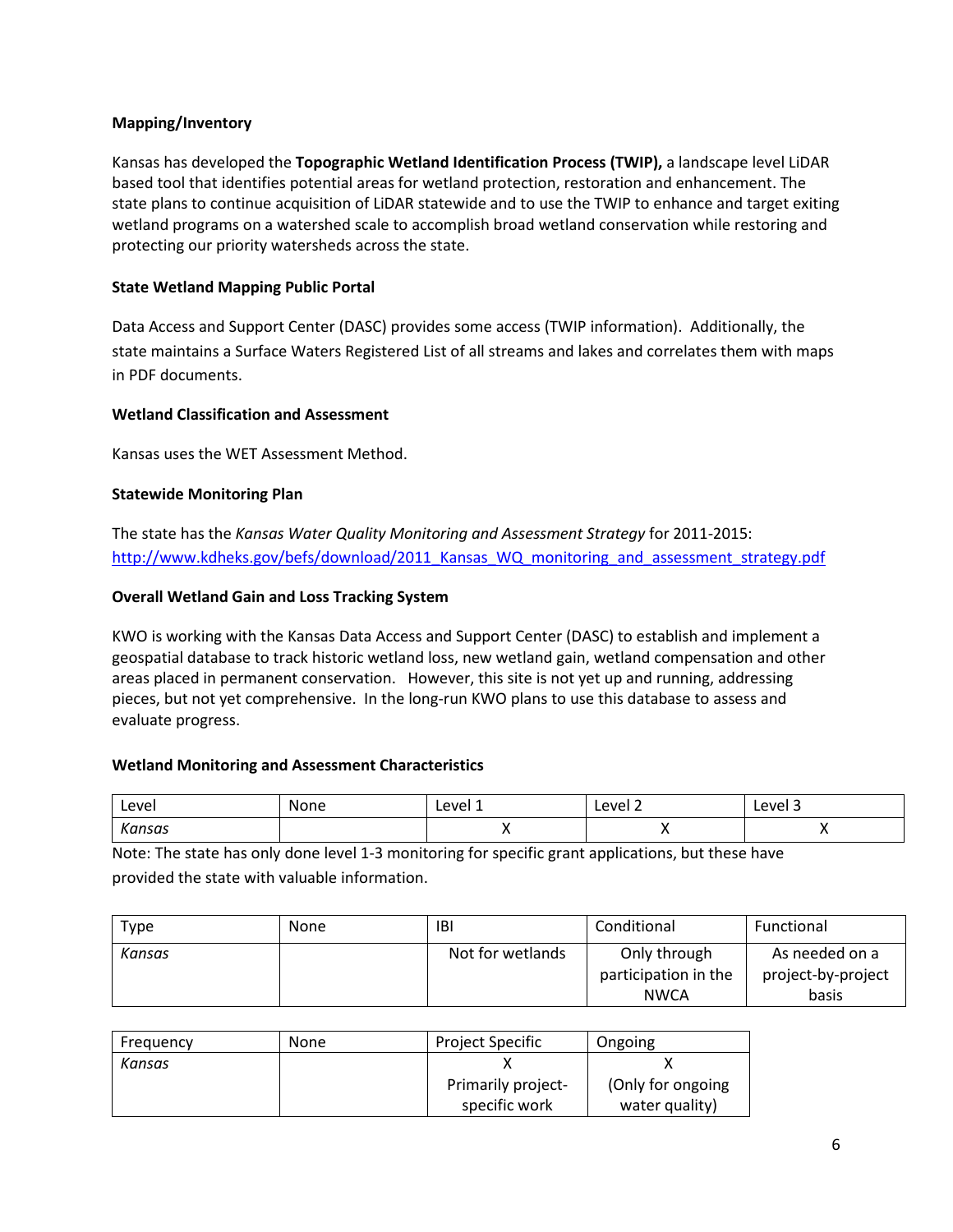### **Participation in National Wetland Condition Assessment**

| <b>NWCA Study Type</b>      | <b>Yes</b> | No |
|-----------------------------|------------|----|
| National Study              |            |    |
| State Intensification Study |            |    |

#### <span id="page-6-0"></span>**Section D. Water Quality Standards**

#### **Wetland and Water Quality Standards**

| <b>Type</b>             | <b>None</b> | <b>Use Existing</b><br><b>WQ</b><br><b>Standards</b> | <b>In Process</b> | Adopted | <b>Future</b><br><b>Direction</b> |
|-------------------------|-------------|------------------------------------------------------|-------------------|---------|-----------------------------------|
| <b>Wetland-specific</b> |             |                                                      |                   |         |                                   |
| <b>Designated Uses</b>  |             | X                                                    |                   |         |                                   |
| Narrative criteria in   |             |                                                      |                   |         |                                   |
| the standards to        |             | $\pmb{\mathsf{X}}$                                   |                   |         |                                   |
| protect designated      |             |                                                      |                   |         |                                   |
| wetland uses            |             |                                                      |                   |         |                                   |
| Numeric criteria in     |             |                                                      |                   |         |                                   |
| the standards           |             | $X^*$                                                |                   |         |                                   |
| based on wetland        |             |                                                      |                   |         |                                   |
| type and location       |             |                                                      |                   |         |                                   |
| to protect the          |             |                                                      |                   |         |                                   |
| designated uses         |             |                                                      |                   |         |                                   |
|                         |             |                                                      |                   |         |                                   |
| Anti-degradation        |             |                                                      |                   |         |                                   |
| policy includes         |             | $X^{\ast\ast}$                                       |                   |         |                                   |
| wetlands                |             |                                                      |                   |         |                                   |

\*Only in term classified wetlands --- no new discharging facilities in classified wetlands and no discharge impacts on classified wetlands.

\*\*Kansas has a designated special aquatic life use support for threatened and endangered species (a higher level of protection).

**Description:** Kansas has not developed WQS or an anti-degradation policy specific to wetlands; however, the standards and policy refer to all surface waters of the state, which encompass wetlands. The state has developed designated uses that apply to classified surface waters of the state, including wetlands. Designated uses, along with surface water classifications and outstanding national resource waters and exceptional state waters, are recorded in the Kansas Surface Water Register. Designated uses and WQS relate to fish and wildlife habitat, water quality/ pollution control, and minimum stream flows. Surface WQS are both narrative and numeric.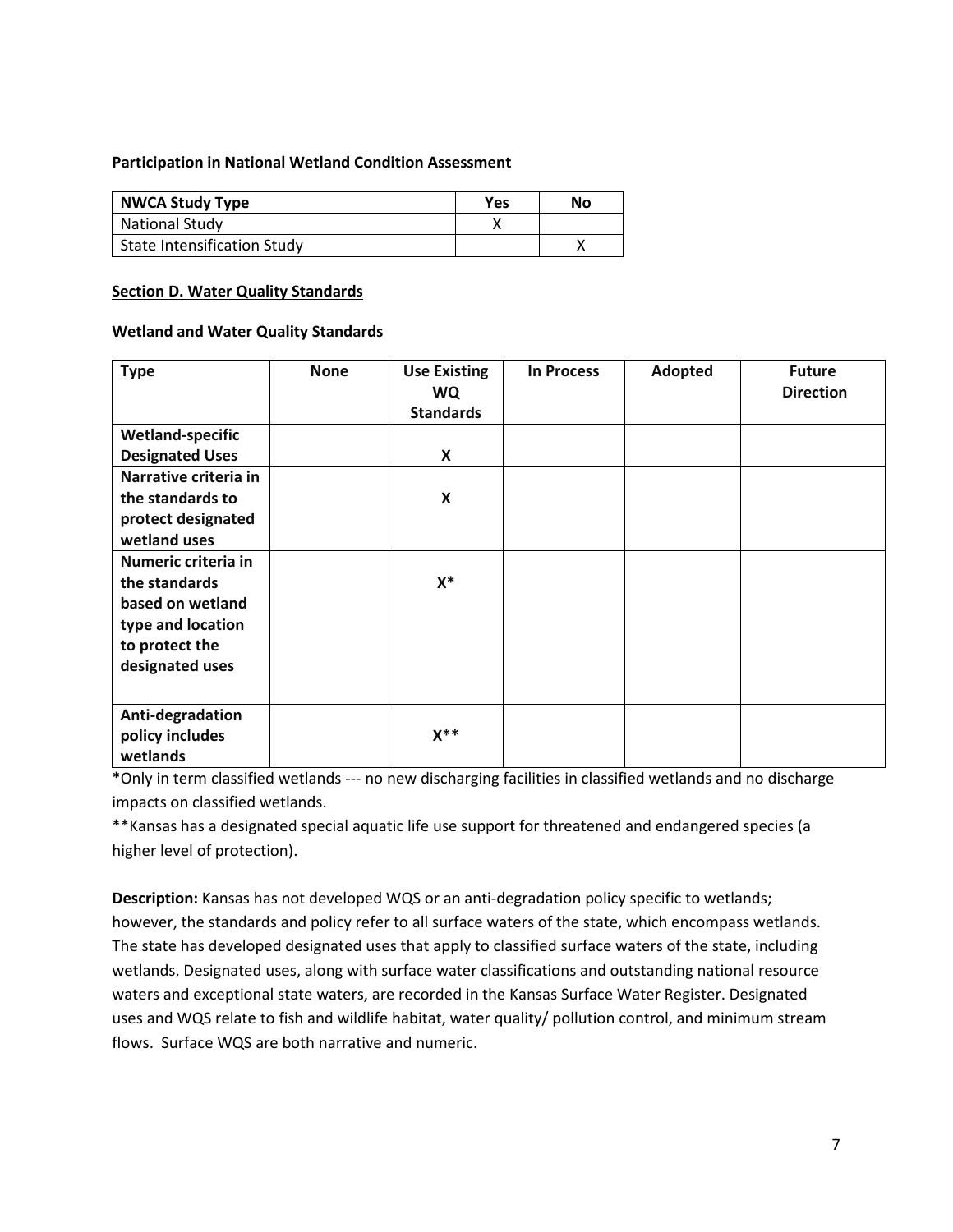## <span id="page-7-0"></span>**Section E. Voluntary Wetland Restoration**

The state has a formal voluntary wetland restoration program. It works to identify and protect important wetland systems through free acquisition, conservation easements and other tools for longterm conservation. Various agencies play a role in wetlands restoration:

- The Department of Agriculture's Division of Conservation (DoC) allocates cost-share funds to county districts through its Riparian and Wetland Program.
- KDHE's Bureau of Watershed Management is responsible for administering EPA §319 grants, to various entities and organizations for wetlands restoration activities.
- Kansas Department of Wildlife, Parks and Tourism (KDWPT) does not have a formal wetlands restoration program; however, its Ecological Services Division participates and/or pursues wetlands restoration in conjunction with water fowl and threatened and endangered species activities on public lands.
- The state's water restoration plans (through WRAPs) are targeted to improve TMDLs and water quality.

#### **Type of Work YES NO Description** Fund Wetland Restoration (may include easement agreements)  $\overline{X}$  |  $\overline{S}$  150k in 2014 designated for wetland and stream restoration throough the Wetland and Stream Program Private Land Restoration **X** Public Land Restoration **X** Technical Assistance **X** X | KWO, KDHE, DoC, KDWPT Tax Incentives X and N and N and N and N and N and N and N and N and N and N and N and N and N and N and N and N Other **Financial assistance (please describe) X Financial assistance (please describe)**

## **Types of Wetland Restoration Work Funded by the State:**

### **Voluntary Wetland Restoration Program Components**

| <b>Wetland Restoration Efforts</b>                                                                                 | Nothing in the<br><b>Works</b> | <b>Planning</b> | <b>In Progress</b>                               | Complete                           |
|--------------------------------------------------------------------------------------------------------------------|--------------------------------|-----------------|--------------------------------------------------|------------------------------------|
| Program has a set of restoration<br>goals                                                                          |                                |                 | X<br>Qualitative goals<br>are being<br>developed | Χ<br>WWPP has<br>qualitative goals |
| Coordinate with relevant agencies<br>that outline restoration/protection<br>goals and strategies and<br>timeframes |                                |                 |                                                  | χ                                  |
| Developed multi-agency body to<br>coordinate restoration/ protection<br>efforts                                    |                                |                 | x<br>Developed, but<br>not formalized            |                                    |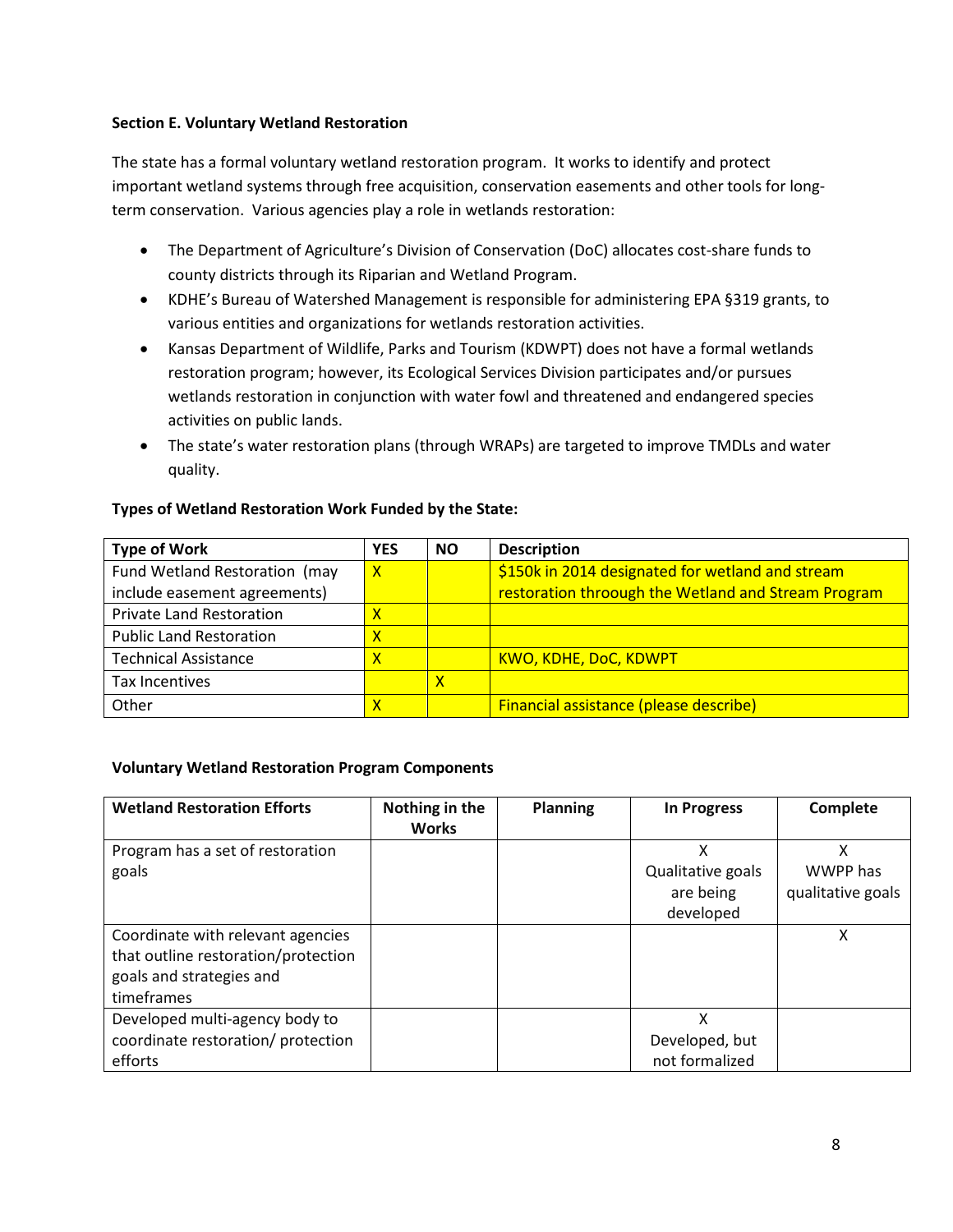| Set restoration goals based on  |  |  |
|---------------------------------|--|--|
| agency objectives and available |  |  |
| information                     |  |  |

### **Goals for Restoration Projects**

| Goal                                    | <b>Yes</b> | No | <b>Description</b> |
|-----------------------------------------|------------|----|--------------------|
| No Net Loss                             | x          |    |                    |
| Reverse Loss/Net Gain                   |            | X  |                    |
| Nonpoint Source Pollution (NPS)         | x          |    |                    |
| <b>Total Maximum Daily Load (TMDLs)</b> | χ          |    |                    |
| Habitat                                 | x          |    |                    |
| <b>Coastal Protection</b>               | N/A        |    |                    |
| <b>Floodwater Protection</b>            |            | χ  |                    |
| Groundwater                             |            | χ  |                    |
| Other (please describe)                 | χ          |    |                    |

## **Landowner Guides and Handbooks to Assist with Voluntary Wetland Restoration Efforts**

- Kansas has develop d a new Voluntary Wetland Restoration Manual.
- A *Local Planning Guide for Wetland and Riparian Areas* was developed in the early 1990s and is still available on the state's website. However, it needs updating.
- The state plans to add four additional documents to address this need in the future.

### <span id="page-8-0"></span>**Section F. Innovative and/or Highly Effective Education and Outreach**

None.

## **Section G. Climate Change and Wetlands**

Kansas has not developed a statewide adaptation plan and has not integrated climate change measures into wetlands monitoring efforts. However, Kansas dies receive an EPA Wetland Program Development Grant in 2014 looking at the conversion of ponds into wetlands. Farm ponds are often the first landscape feature to exhibit climate change impact. This grant focuses on flood control and habitat impacts, as well as how to increase infiltration and the use of hydrological modeling projects in planning.

### <span id="page-8-1"></span>**Section H. Integration**

| Entity/Program Area | Yes/No     | Description of the Connection                      |
|---------------------|------------|----------------------------------------------------|
| NPDES/Stormwater    | <b>YES</b> | If written into permit, wetland restoration can be |
|                     |            | considered as a BMP; some recognition of           |
|                     |            | wetlands in secondary treatment of wastewater      |
|                     |            | and MS4s at the local level.                       |
| 303(d)              | <b>YES</b> | Included report on impaired surface water          |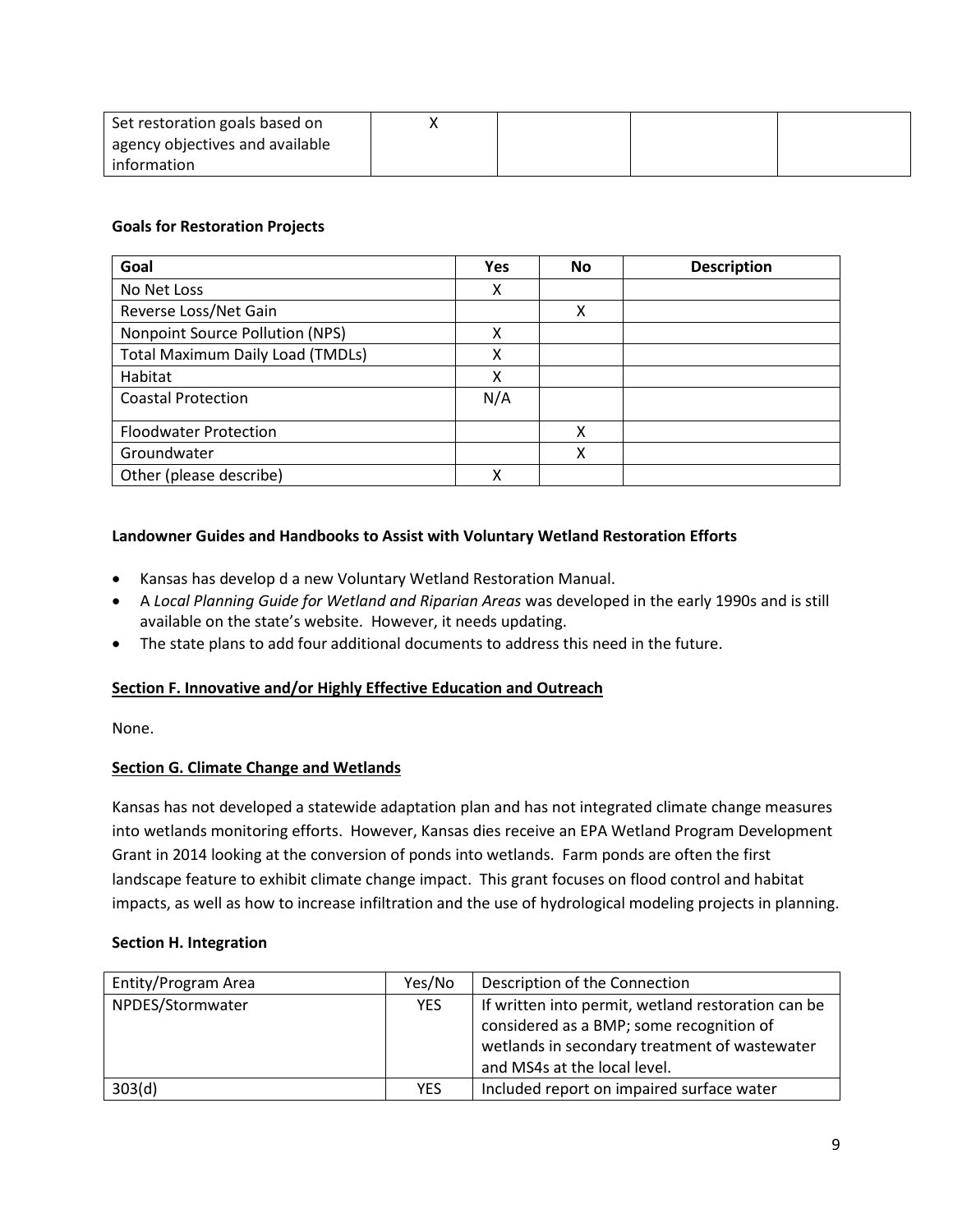| 305(b) reporting on wetlands            | <b>YES</b> | Integrated water quality reporting includes<br>wetlands; wetlands reporting in terms of quality<br>and public lands associated with state parks          |
|-----------------------------------------|------------|----------------------------------------------------------------------------------------------------------------------------------------------------------|
| <b>Total Maximum Daily Load (TMDLs)</b> | <b>YES</b> | In TMDL practices that could reduce loading to<br>meet designated uses; also have TMDLs on<br>wetlands                                                   |
| Climate Change/ Resiliency              | Only       | Only work is on new farm ponds EPA Wetland                                                                                                               |
|                                         | Grant      | Program Development Grant                                                                                                                                |
| Land Use /Watershed planning            | <b>YES</b> | EPA nine element watershed planning                                                                                                                      |
| Flood/Hazard Mitigation                 | Informally | Can include wetland restoration by addressing<br>TMDLs and establishing wetlands as a target area<br>watershed management measure through cost-<br>share |
| Coastal Work                            | N/A        |                                                                                                                                                          |
| <b>Wildlife Action Plan</b>             | Unknown    | State is currently revising its Plan. Unknown if<br>playas were included in the past or will be<br>currently.                                            |
| Statewide Comprehensive Outdoor         | Unknown    |                                                                                                                                                          |
| <b>Recreation Plan (SCORP)</b>          |            |                                                                                                                                                          |
| Other (Specify)                         | Unknown    |                                                                                                                                                          |

# **State Wetland Program Continuum**

| <b>Continuum Stage</b>                                | <b>Core Element</b><br>1: Regulation                                                                      | <b>Core Element</b><br>2: Monitoring<br>& Assessment            | <b>Core Element</b><br>3: Wetland<br><b>Water Quality</b><br><b>Standards</b> | <b>Core Element</b><br>4:<br><b>Voluntary</b><br><b>Restoration</b>        |
|-------------------------------------------------------|-----------------------------------------------------------------------------------------------------------|-----------------------------------------------------------------|-------------------------------------------------------------------------------|----------------------------------------------------------------------------|
| <b>Mature Stage</b><br>High                           | 401<br><b>Certification</b><br>Program<br>(state has<br>been doing<br>wetland work<br>for a long<br>time) | X<br>(Well-<br>established on<br>public lands)                  |                                                                               | X<br>(Have small,<br>but robust<br>program, but<br>not well-<br>supported) |
| <b>Initial Implementation Stage</b>                   |                                                                                                           |                                                                 |                                                                               |                                                                            |
| <b>Development Stage</b><br><b>Early Stage</b><br>Low |                                                                                                           | X<br>Working on<br>developing for<br>private; none<br>currently | $x *$<br>(No wetland-<br>specific<br>standards)                               |                                                                            |

\* Well-developed WQS that apply to wetlands; apply endangered species related to wetland lands.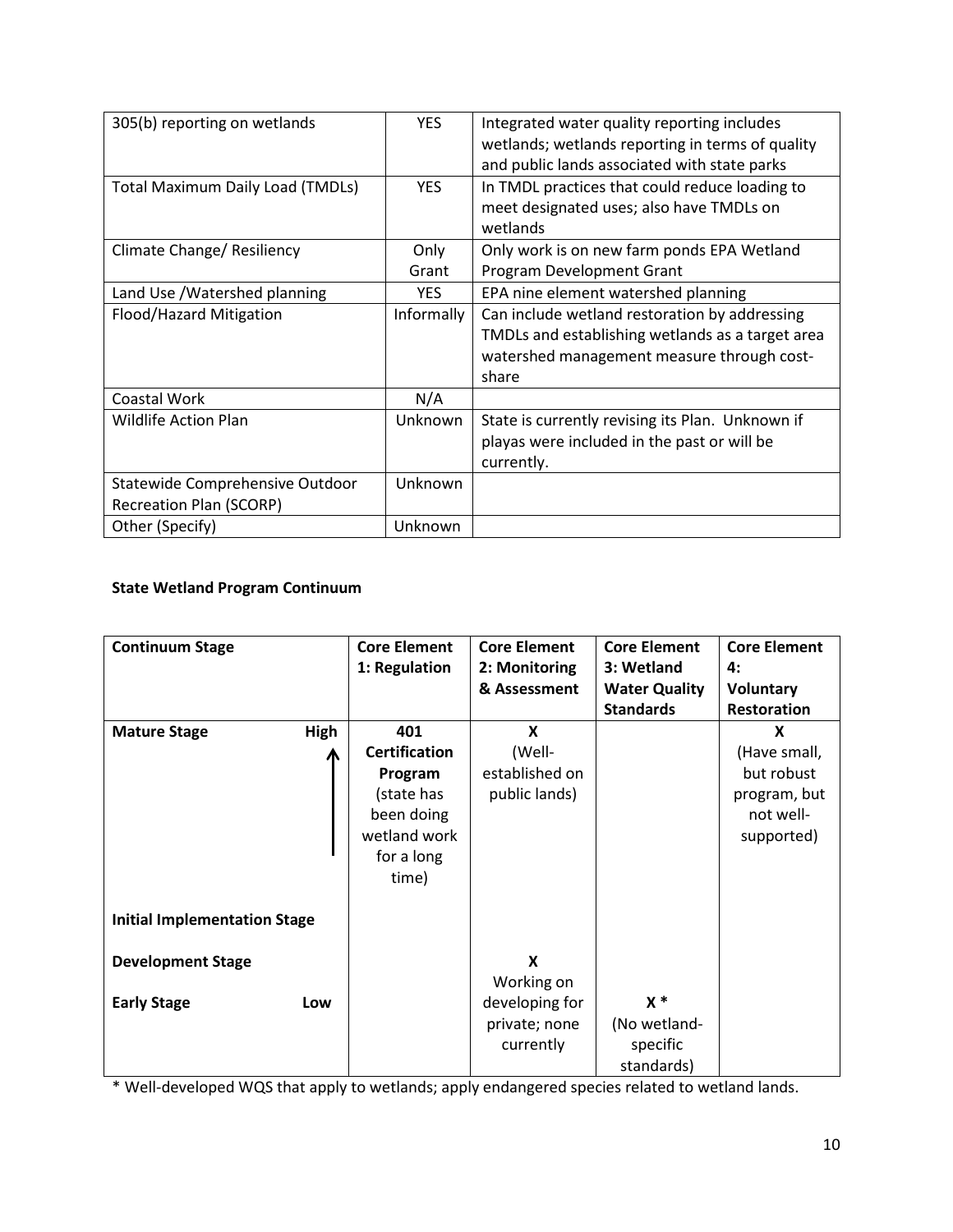### **Section I. Contact Information**

• List of State Wetland Program Contact and Other Relevant Contacts

### **Section J. Useful State Websites**

### **State Government Programs**

1. Kansas Water Office

The Kansas Water Office is the water planning, policy, coordination and marketing agency for the state. The primary statutory function of the agency is the development and implementation of the Kansas Water Plan.

[http://www.kwo.org/Kansas\\_Water\\_Plan/KansasWaterPlan2014.html](http://www.kwo.org/Kansas_Water_Plan/KansasWaterPlan2014.html)

- 2. Kansas Department of Health & Environment
	- a) Lake and Wetland Monitoring Program [http://www.kdheks.gov/befs/lakes\\_monitoring.htm](http://www.kdheks.gov/befs/lakes_monitoring.htm)
- 3. Kansas Department of Wildlife, Parks and Tourism
	- a) Landowner Incentive Program [http://www.kdwpt.state.ks.us/news/Services/Private-Landowner-](http://www.kdwpt.state.ks.us/news/Services/Private-Landowner-Assistance/Wildlife/Technical-Assistance/State-Programs/KDWP-Conservation-Programs/Landowner-Incentive-Program)[Assistance/Wildlife/Technical-Assistance/State-Programs/KDWP-Conservation-](http://www.kdwpt.state.ks.us/news/Services/Private-Landowner-Assistance/Wildlife/Technical-Assistance/State-Programs/KDWP-Conservation-Programs/Landowner-Incentive-Program)[Programs/Landowner-Incentive-Program](http://www.kdwpt.state.ks.us/news/Services/Private-Landowner-Assistance/Wildlife/Technical-Assistance/State-Programs/KDWP-Conservation-Programs/Landowner-Incentive-Program)
- 4. Department of Agriculture
	- a) Division of Conservation

The Division of Conservation, working with the 105 local conservation districts, the 88 organized watershed districts, other special purpose districts, and state and federal entities administer programs to improve water quality, reduce soil erosion, conserve water, reduce flood potential and provide local water supply. The DOC has the responsibility to administer the Conservation Districts Law, the Watershed District Act and other statutes authorizing various programs. <http://www.ksda.gov/doc/>

b) Division of Water Resources

The Division of Water Resources administers 30 laws and responsibilities including the Kansas Water Appropriation Act which governs how water is allocated and used; statutes regulating the construction of dams, levees and other changes to streams; the state's four interstate river compacts; as well as coordinating the national flood insurance program in Kansas. <http://www.ksda.gov/dwr/>

### **Federal Government Programs**

1. USDA Natural Resources Conservation Service Wetlands Reserve Program [http://www.ks.nrcs.usda.gov/news/success\\_stories/kansas\\_wrp.html](http://www.ks.nrcs.usda.gov/news/success_stories/kansas_wrp.html)